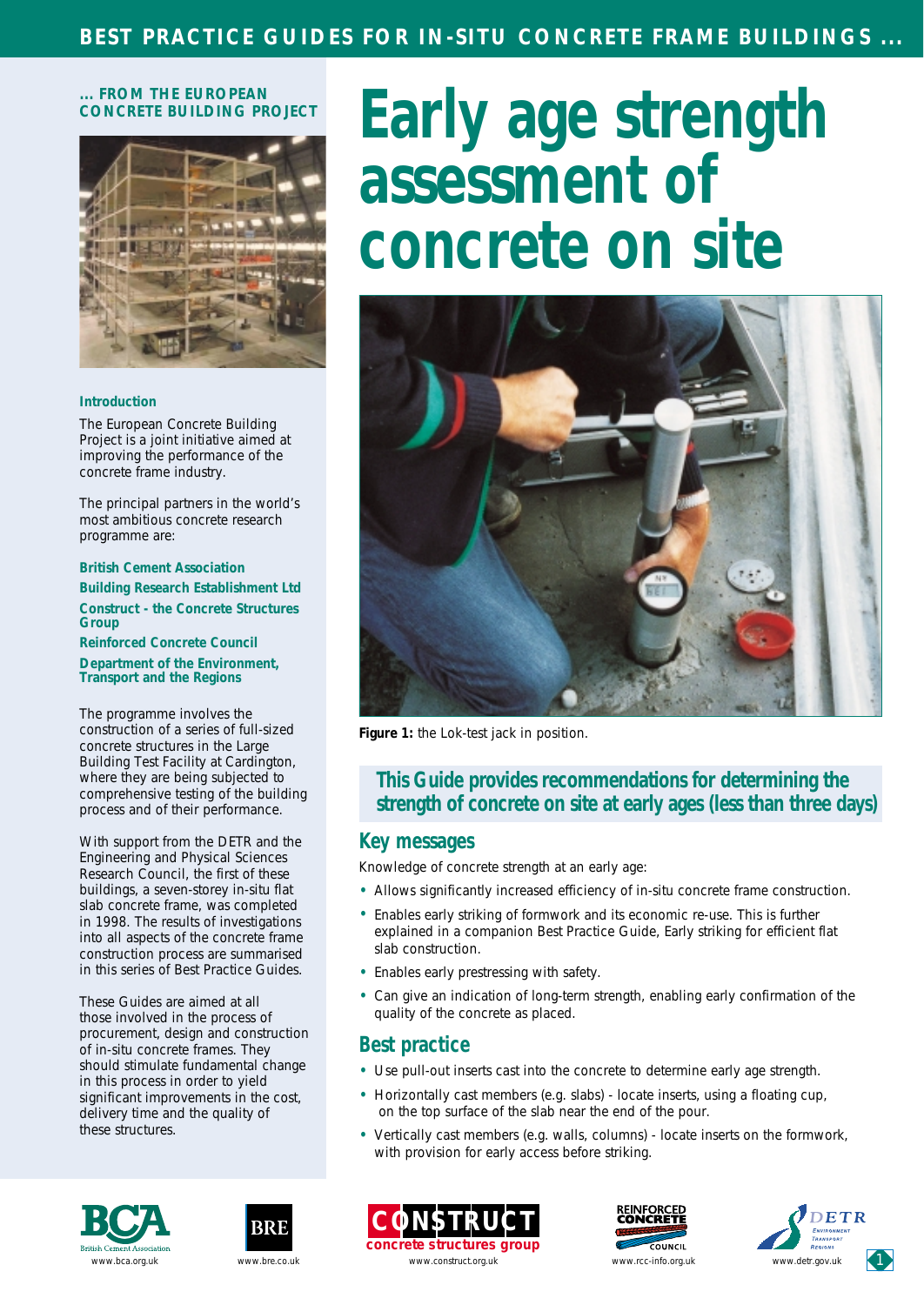## **Recommended test method**

The principle behind the test method is that the force required to pull an insert out of concrete can be correlated with the concrete's compressive strength.

The test equipment most commonly used in the UK at the current time is the Lok-test system. Load is applied through a manually operated jack (Figure 1) that screws into the stem of the insert. The jack bears against the concrete surface through a reaction ring, typically of 55 mm internal diameter. From the peak tensile force recorded by the jack, and by using an empirical correlation chart (Figure 2), the equivalent concrete cube strength can be estimated. Details of the actual correlation chart to be used, together with the appropriate confidence limits, are available from the manufacturer of the Lok-test equipment. (See below for address.)

Two main types of insert are used (Figures 3 and 4). For horizontally cast concrete there is a plastic buoyancy cup that floats on the top surface of the concrete, while for vertically cast concrete the insert is attached directly to the formwork. The floating cup inserts are particularly easy to use since they do not require any pre-planning, but care must be taken to avoid the reinforcement. They are placed by hand and it is not essential that they remain perfectly vertical.

One key feature of this method is that small changes in compressive strength are easily detected. Also concrete variables such as aggregate type do not significantly affect the correlation.

In the absence of more specific tests for correlation, the manufacturer's recommended strength correlation for these pull-out tests may be relied upon. When used in combination with the suggested locations for sampling the concrete and appropriate confidence limits, this will give a lower bound strength.

## **Site planning and practical issues**

- Check that localised test damage to the concrete surface finish will be acceptable.
- Position inserts 50 mm clear of reinforcement.
- Use regularly calibrated equipment.
- Use a trained operator.
- Base strength assessment on an average of at least four results.



*Figure 2: Illustrative correlation between strengths determined by the Lok-test and by conventional cube testing.* 



*Figure 3: Lok-test inserts.*



2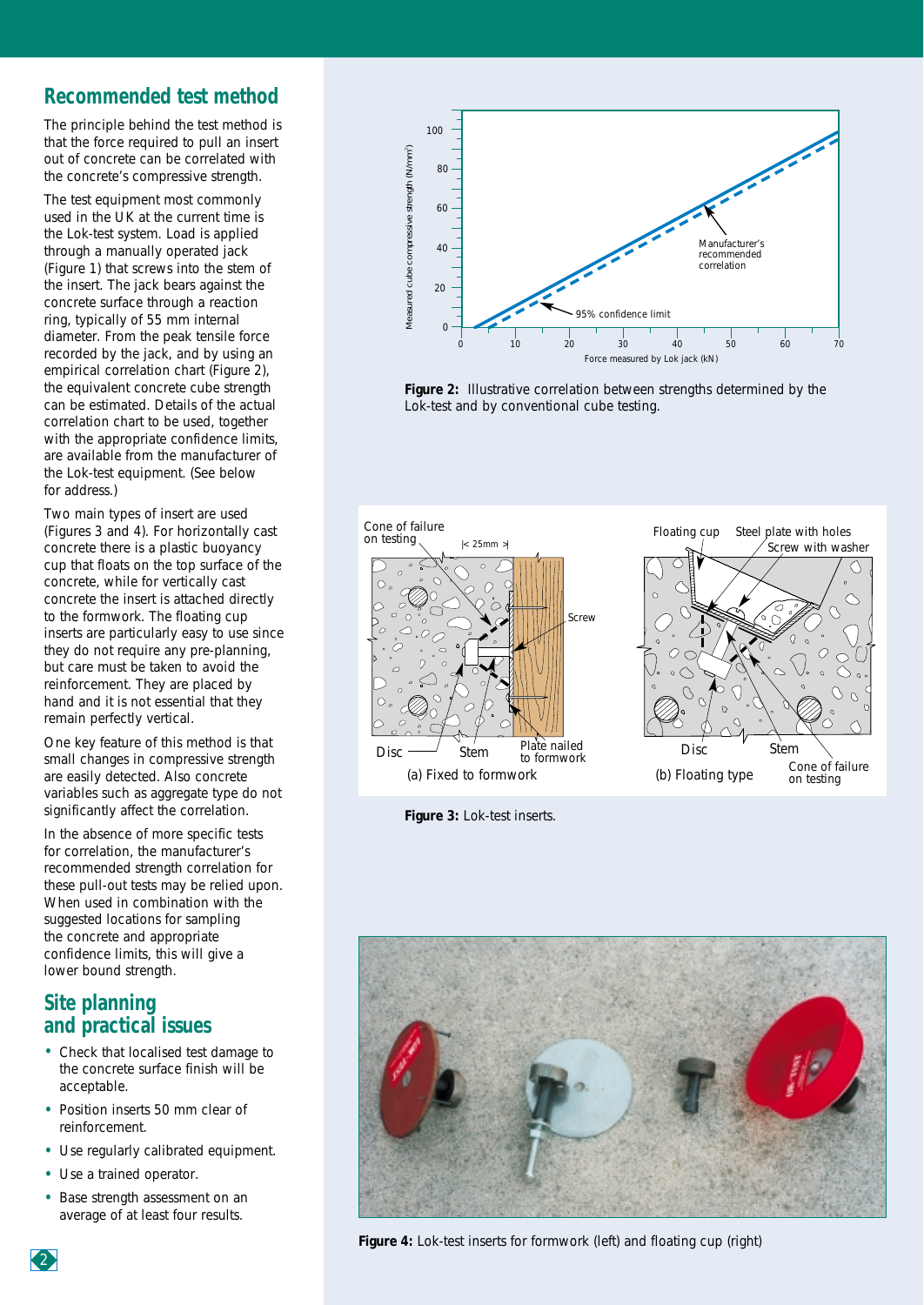In general, due to relative differences in curing and compaction, concrete at the top of a pour is less strong than that at the bottom, so strengths derived from testing the top surface may be considered to be conservative. If it is necessary to test vertically-cast members, access to the test concrete will need to be provided, e.g. by providing small removable panels in the formwork.

## **Background**

Most concrete delivered to site is covered by quality schemes. However, many users need to have specific data on the strength of the concrete as placed in their structure, e.g. for early striking of formwork or early prestressing for safety. This has led to significant benefits in terms of process efficiency and overall speed of construction.

The disadvantages of cube testing for early-age strength assessment are:

- Generally, the results of testing come too late to allow economical remedial action to be taken should a problem occur.
- Despite best intentions, the samples are not necessarily representative of the concrete in situ.
- The making, storing, transporting, testing and cleaning of cubes and cube moulds is a time-consuming and non-productive process, and will usually be impractical for very early age strength measurements.

These shortcomings are eliminated if measurements of concrete strength are

The Lok-test equipment can be obtained from the Danish manufacturers: Germann Instruments A/S Tel +45 39 67 71 17 Fax +45 39 67 31 67 e-mail germann@post6.tele.dk [www.germann.org](http://www.germann.org)

made in situ. The determination of formwork striking time or prestressing time is a two-stage process. The first stage is to calculate the strength required for the concrete to resist the dead load of the structure plus the estimated construction load. For formwork striking this is further explained in the companion Guide, *Early striking for efficient flat slab construction*. The second stage is to determine a lower bound estimate of the concrete's strength as recommended in this Guide.

Techniques for assessing the in-situ strength of concrete have improved greatly over the past 20 years and the in-situ concrete building at Cardington provided an ideal opportunity to assess what could be achieved using the best possible practices. A structured programme of tests conducted by Liverpool University and Queen's University of Belfast enabled the relative merits of different techniques to be effectively assessed and compared. It should be stressed that many of these techniques are not new and are dealt with extensively in relevant parts of BS 1881<sup>(1)</sup>.

## **Details of results from Cardington**

The results are summarised below. Further information about the work carried out on the in-situ concrete building at Cardington and background references can be found in the main research report.

• For the Lok-tests, the combined correlation for all concretes was found to be very close to the manufacturer's correlation (Figure 5). This is particularly encouraging given the very diverse range of concretes at Cardington, with their different strengths, cement types and workabilities (see Best Practice



Guide, *Concreting for improved speed and efficiency*). Each of the 30 points plotted on the graph is an average of four test results.

- The correlation curves for the Loktest were found to be applicable to the Capo test (see Table 1).
- The value of in-situ tests such as the Lok-test was clearly demonstrated as a means of verifying that the required strength for early striking (as early as 19 hours after placing the final concrete in a slab) had indeed been achieved.
- Where minimal damage to the surface of the finished concrete is acceptable, Lok-tests carried out in sufficient number and at the appropriate locations can replace information from temperaturematched cubes
- Air-cured cubes will tend to give a lower bound estimate of the in-situ strength (i.e. the results are conservative). This means that they will not allow the full benefits of early striking to be derived, particularly in cold weather conditions.
- In-situ tests such as the Lok-test can be carried out quickly and easily as required, whereas there are logistical difficulties in transporting cubes to a testing house and having staff available at short notice to test the specimens.
- A single correlation curve could not be derived for the Limpet pull-off test (as opposed to the pull-out tests recommended) or for maturity measurements.
- 28 day in-situ concrete compressive strengths could be predicted from three day Lok-test results with a reasonable degree of accuracy. This finding should, however, be treated with caution since it will depend on the temperature history of the concrete up to three days after pouring and subsequently.
- Acceptance of concrete and appropriate concrete quality control procedures need to be viewed in the context of the type of concrete specified and emerging British and European standards. These are moving towards avoiding the necessity for site testing. For the foreseeable future, formal compliance is likely to continue to be based on cube or cylinder strength measurements at 28 days.